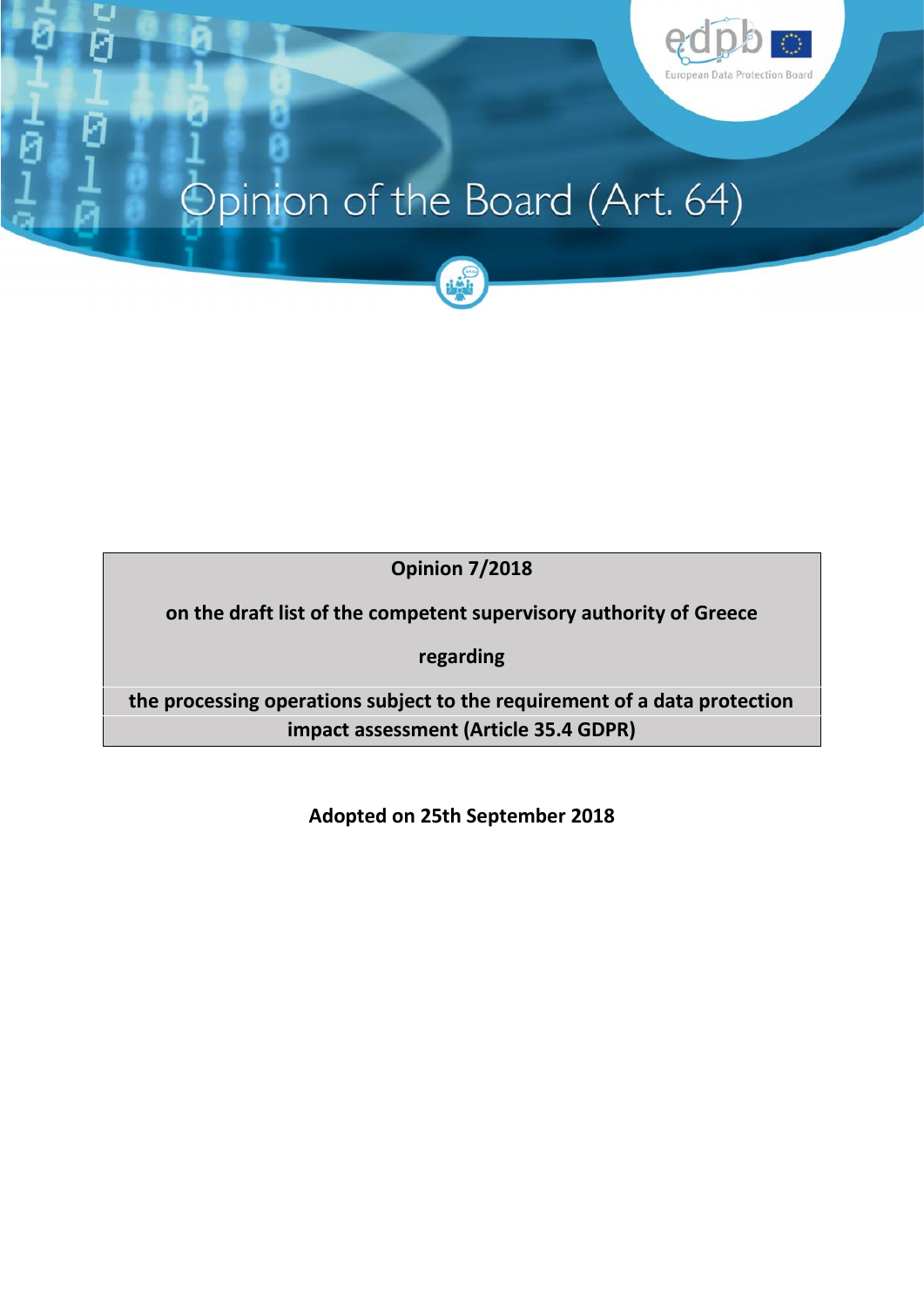### **Contents**

| 1. |                                                                                        |  |  |
|----|----------------------------------------------------------------------------------------|--|--|
| 2. |                                                                                        |  |  |
|    | 2.1                                                                                    |  |  |
|    | 2.2                                                                                    |  |  |
|    | 2.3                                                                                    |  |  |
|    |                                                                                        |  |  |
|    |                                                                                        |  |  |
|    |                                                                                        |  |  |
|    |                                                                                        |  |  |
|    |                                                                                        |  |  |
|    | Exceptions to information to be provided to the data subject according to article 14.5 |  |  |
|    |                                                                                        |  |  |
| 3. |                                                                                        |  |  |
| 4. |                                                                                        |  |  |

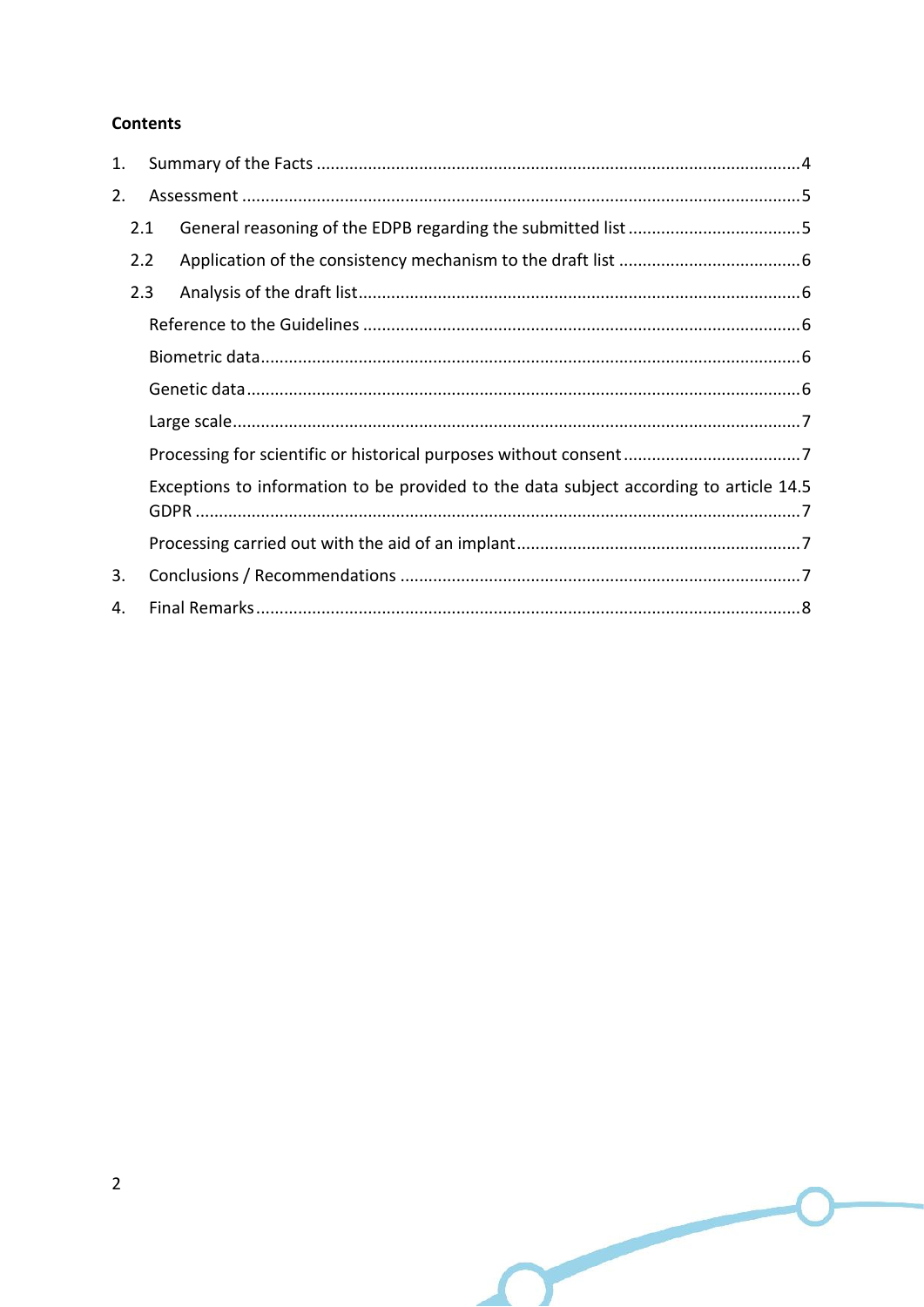## **The European Data Protection Board**

 Having regard to Article 63, Article 64 (1a), (3) - (8) and Article 35 (1), (3), (4), (6) of the Regulation 2016/679/EU of the European Parliament and of the Council of 27 April 2016 on the protection of natural persons with regard to the processing of personal data and on the free movement of such data, and repealing Directive 95/46/EC (hereinafter "GDPR"),

 Having regard to the EEA Agreement and in particular to Annex XI and Protocol 37 thereof, as amended by the Decision of the EEA joint Committee No 154/2018 of 6 July 2018,

Having regard to Article 10 and 22 of its Rules of Procedure of 25 May 2018,

#### Whereas:

 (1) The main role of the Board is to ensure the consistent application of the Regulation 2016/679 (here after GDPR) throughout the European Economic Area. In compliance with article 64.1 GDPR, the Board has to issue an opinion where a supervisory authority intends to adopt a list of processing operations subject to the requirement for a data protection impact assessment pursuant to article 35.4 GDPR. The aim of this opinion is therefore to create a harmonized approach with regard to processing that is cross border or that can affect the free flow of personal data or natural person across the European Union. Even though the GDPR doesn't impose a single list, it does promote consistency. The Board seeks to achieve this objective in its opinions firstly by requesting SAs to include some types of processing in their lists, secondly by requesting them to remove some criteria which the Board doesn't consider as necessarily creating high risks for data subjects, and finally by requesting them to use some criteria in a harmonized manner.

 (2) With reference to Article 35 (4) and (6) GDPR, the competent supervisory authorities shall establish lists of the kind of processing operations which are subject to the requirement for a data protection impact assessment (hereinafter "DPIA"). They shall, however, apply the consistency mechanism where such lists involve processing operations, which are related to the offering of goods or services to data subjects or to the monitoring of their behaviour in several Member States, or may substantially affect the free movement of personal data within the Union.

 (3) While the draft lists of the competent supervisory authorities are subject to the consistency mechanism, this does not mean that the lists should be identical. The competent supervisory authorities have a margin of discretion with regard to the national or regional context and should take into account their local legislation. The aim of the EDPB assessment/opinion is not to reach a single EU list but rather to avoid significant inconsistencies that may affect the equivalent protection of the data subjects.

 (4) The carrying out of a DPIA is only mandatory for the controller pursuant to Article 35 (1) GDPR where processing is "likely to result in a high risk to the rights and freedoms of natural

**Contract Contract Contract Contract Contract Contract Contract Contract Contract Contract Contract Contract Contract Contract Contract Contract Contract Contract Contract Contract Contract Contract Contract Contract Contr**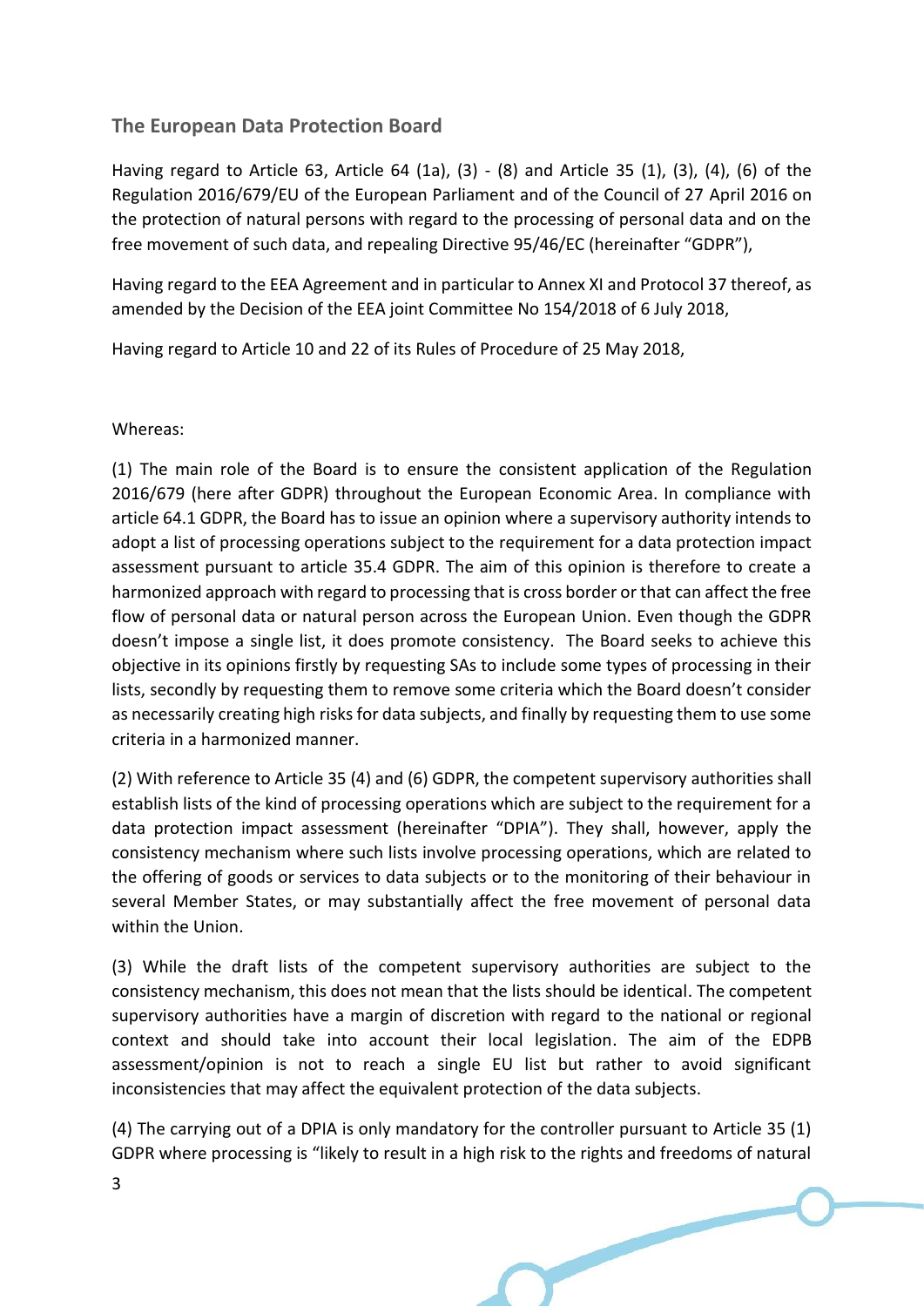persons". Article 35 (3) GDPR illustrates what is likely to result in a high risk. This is a non- exhaustive list. The Working Party 29 in the Guidelines on data protection impact assessment<sup>1</sup>, as endorsed by the EDPB<sup>2</sup>, has clarified criteria that can help to identify when processing operations are subject to the requirement for a DPIA. The Working Party 29 Guidelines WP248 state that in most cases, a data controller can consider that a processing meeting two criteria would require a DPIA to be carried out, however, in some cases, a data controller can consider that a processing meeting only one of these criteria requires a DPIA.

 (5) The lists produced by the competent supervisory authorities support the same objective to identify processing operations likely to result in a high risk and processing operations, which therefore require a DPIA. As such, the criteria developed in the Working Party 29 Guidelines should be applied when assessing whether the draft lists of the competent supervisory authorities does not affect the consistent application of the GDPR.

 (6) Twenty-two competent supervisory authorities have submitted their draft lists to the EDPB. A global assessment of these draft lists supports the objective of a consistent application of the GDPR even though the complexity of the subject matter increases.

 (7) The opinion of the EDPB shall be adopted pursuant to Article 64 (3) GDPR in conjunction with Article 10 (2) of the EDPB Rules of Procedure within eight weeks from the first working day after the Chair and the competent supervisory authority have decided that the file is complete. Upon decision of the Chair, this period may be extended by a further six weeks taking into account the complexity of the subject matter.

## **HAS ADOPTED THE OPINION:**

# 1. Summary of the Facts

The Hellenic Data Protection Authority (hereafter Greek Supervisory Authority) has submitted its draft list to the EDPB. The decision on the completeness of the file was taken on 10th July 2018. This period until which the opinion to be adopted has been extended until the 25th of September taking into account the complexity of the subject matter considering that at the same time twenty-two competent supervisory authorities submitted the draft lists and thus the need for a global assessment arose.

 $1$  WP29, Guidelines on Data Protection Impact Assessment and determining whether processing is "likely to result in a high risk" for the purposes of Regulation 2016/679 (WP 248 rev. 01). <sup>2</sup> EDPB, Endorsement 1/2018.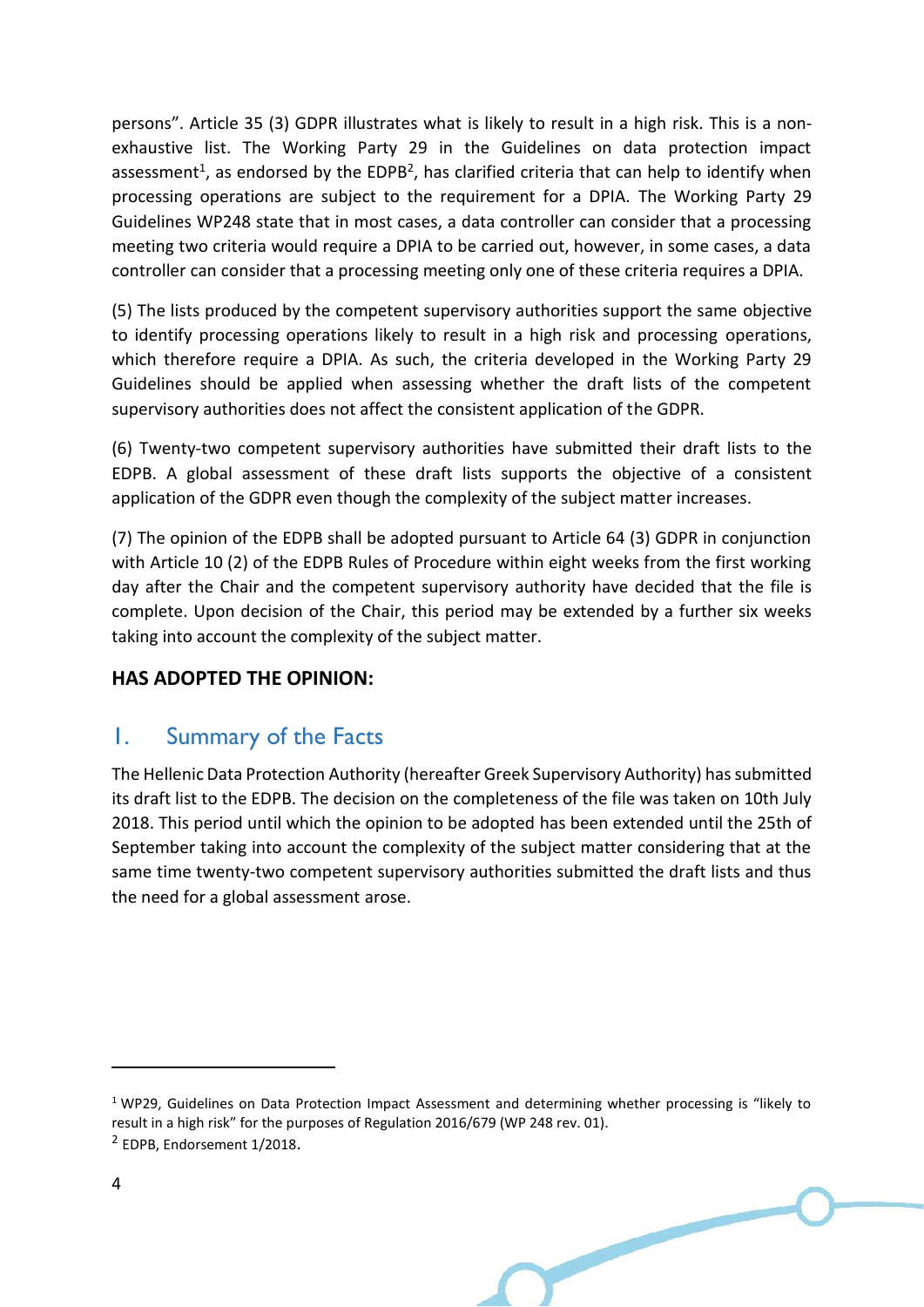# 2. Assessment

## 2.1 General reasoning of the EDPB regarding the submitted list

 Any list submitted to the EDPB has been interpreted as further specifying Art 35.1, which will prevail in any case. Thus, no list can be exhaustive.

 In compliance with article 35.10 GDPR, the Board is of the opinion that if a DPIA has already been carried out as part of a general impact assessment in the context of the adoption of the legal basis the obligation to carry out a DPIA in accordance with paragraphs 1 to 7 of article 35 GDPR does not apply, unless the Member State deems it necessary.

 Further, if the Board requests a DPIA for a certain category of processing and an equivalent measure is already required by national law, the Greek Supervisory Authority shall add a reference to this measure.

 This opinion does not reflect upon items submitted by the Greek Supervisory Authority, which were deemed outside the scope of Article 35.6 GDPR. This refers to items that neither relate "to the offering of goods or services to data subjects" in several Member States nor to the monitoring of the behaviour of data subjects in several Member States. Additionally, they are not likely to "substantially affect the free movement of personal data within the Union". This is especially the case for items relating to national legislation and in particular where the obligation to carry out a DPIA is stipulated in national legislation. Further, any processing operations that relate to law enforcement were deemed out of scope, as they are not in scope of the GDPR.

 The Board has noted that several supervisory authorities have included in their lists some types of processing which are necessarily local processing. Given that only cross border processing and processing that may affect the free flow of personal data and data subjects are concerned by Article 35.6, the Board will not comment on those local processing.

 The opinion aims at defining a consistent core of processing operations that are recurrent in the lists provided by the SAs.

 This means that, for a limited number of types of processing operations, that will be defined in a harmonised way, all the Supervisory Authorities will require a DPIA to be carried out and the Board will recommend the SAs to amend their lists accordingly in order to ensure consistency.

 When this opinion remains silent on DPIA list entries submitted, it means that the Board is not asking the Greek Supervisory Authority to take further action.

 Finally, the Board recalls that transparency is key for data controllers and data processors. In order to clarify the entries in the list, the Board is of the opinion that making an explicit reference in the lists, for each type of processing, to the criteria set out in the guidelines could improve this transparency. Therefore, the Board considers that an explanation on which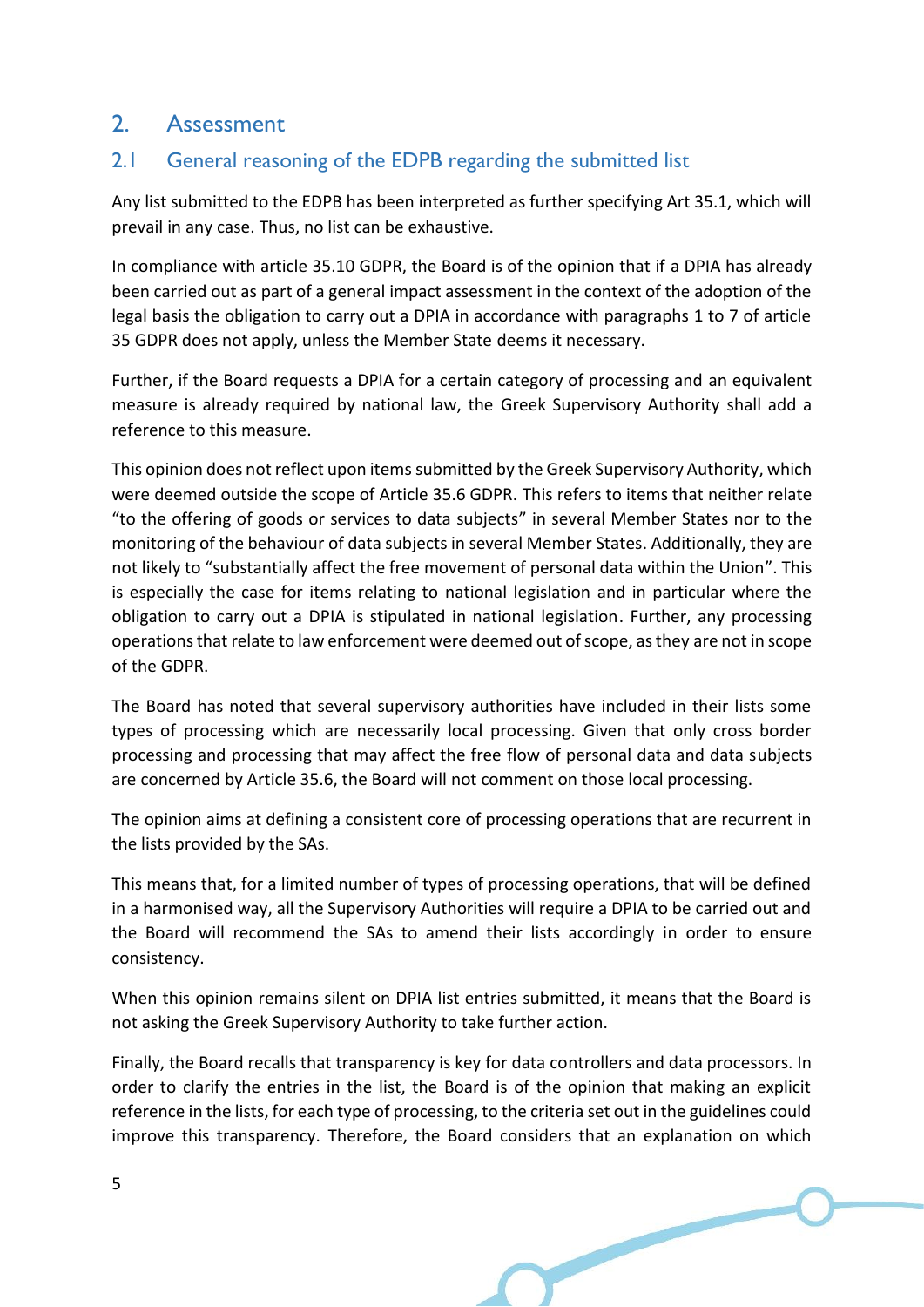criteria have been taken into account by the Greek Supervisory Authority to create its list could be added.

## 2.2 Application of the consistency mechanism to the draft list

The submitted draft list by the Greek Supervisory Authority relates to the offering of goods or services to data subjects, relates to the monitoring of their behaviour in several Member States and/or may substantially affect the free movement of personal data within the Union mainly because the processing operations in the submitted draft list are not limited to data subjects in this country.

## 2.3 Analysis of the draft list

Taking into account that:

- a. Article 35 (1) GDPR requires a DPIA when the processing activity is likely to result in a high risk to the rights and freedoms of natural persons; and
- b. Article 35 (3) GDPR provides a non-exhaustive list of types of processing that require a DPIA,

the Board is of the opinion that:

#### REFERENCE TO THE GUIDELINES

 The board is of the opinion that the analysis done in the Working Party 29 Guidelines WP248 are a core element for ensuring consistency across the Union. Thus, it requests the different Supervisor Authorities to add a statement to the document containing their list that clarifies that their list is based on these guidelines and that it complements and further specifies the guidelines.

 As the document of the Greek Supervisory Authority does not contain such a statement, the Board recommends the Greek Supervisory Authority to amend its document accordingly.

#### BIOMETRIC DATA

 The list submitted by the Greek Supervisory Authority for an opinion of the Board envisages that the processing of biometric data for the purpose of uniquely identifying a natural person, in conjunction with at least one other criterion, requires a DPIA. On this point, the Board acknowledges that the list aligns with the aim of consistency.

#### GENETIC DATA

 The list submitted by the Greek Supervisory Authority for an opinion of the Board envisages that the processing of genetic data, in conjunction with at least one other criterion, requires a DPIA. The Board is of the opinion that the processing of genetic data on its own is not necessarily likely to represent a high risk. However, the processing of genetic data in conjunction with at least one other criterion requires a DPIA to be carried out. The Board takes note of the inclusion of this criterion in the list of Greek Supervisory Authority.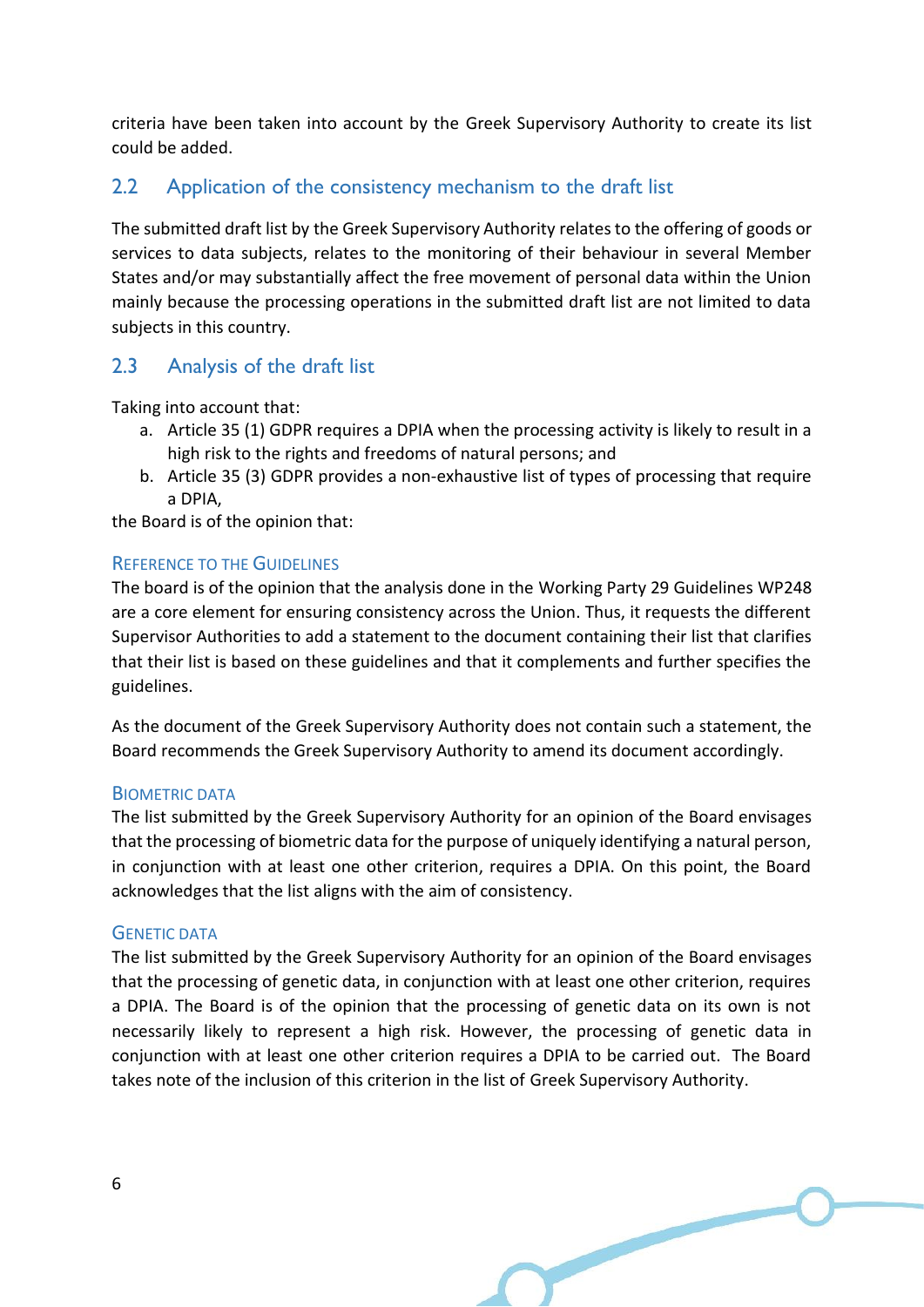#### LARGE SCALE

 The GDPR does not precisely define what constitutes large-scale. In the WP29 guidelines on Data Protection Officer and on DPIA, both endorsed by Board, it has recommended to take in account several specific factors when determining whether a processing is carried out on a large scale.

 The Board is of the opinion that those factors are sufficient to assess whether the processing of personal data is undertaken on a large scale. Therefore the Board requests the Greek Supervisory Authority to amend its list accordingly, by deleting the explicit figures in its list, and making reference to the previously mentioned definitions of large scale.

#### PROCESSING FOR SCIENTIFIC OR HISTORICAL PURPOSES WITHOUT CONSENT

 The Board is of the opinion that the processing of personal data for scientific or historical purposes on its own is not necessarily likely to represent a high risk. However, the processing of personal data for scientific or historical purpose in conjunction with at least one other criterion does require a DPIA to be carried out. The list submitted by the Greek Supervisory Authority for an opinion of the Board states that this type of processing in conjunction with at least one other criterion falls under the obligation to perform a DPIA. The Board takes note of the inclusion of this criterion in the list.

## EXCEPTIONS TO INFORMATION TO BE PROVIDED TO THE DATA SUBJECT ACCORDING TO ARTICLE 14.5 GDPR

 The Board is of the opinion that types of processing activities that could deprive the data subjects from their rights do not represent a high risk on their own. Therefore, a processing activity conducted by the controller under article 14 GDPR and where the information to be given to the data subjects is subject to an exemption under article 14.5 (b)-(d) could require a DPIA to be carried out only in conjunction with at least on other criterion. The list submitted by the Greek Supervisory Authority for an opinion of the Board states that this type of processing in conjunction with at least one other criterion falls under the obligation to perform a DPIA. The Board takes note of the inclusion of this criterion in the list.

#### PROCESSING CARRIED OUT WITH THE AID OF AN IMPLANT

 The Board is of the opinion that, the processing of non-health data with the aid of an implant does not require a DPIA in every instance. The list submitted by the Greek Supervisory Authority for an opinion of the Board does currently not clarify that a DPIA is to be done for the processing of health data with the aid of an implant. As such, the Board requests the Greek Supervisory Authority to amend its list accordingly, by stating that in any event the processing of health data with the aid of an implant requires a DPIA to be carried out.

# 3. Conclusions / Recommendations

 The draft list of the Greek Supervisory Authority may lead to an inconsistent application of the requirement for a DPIA and the following changes need to made: